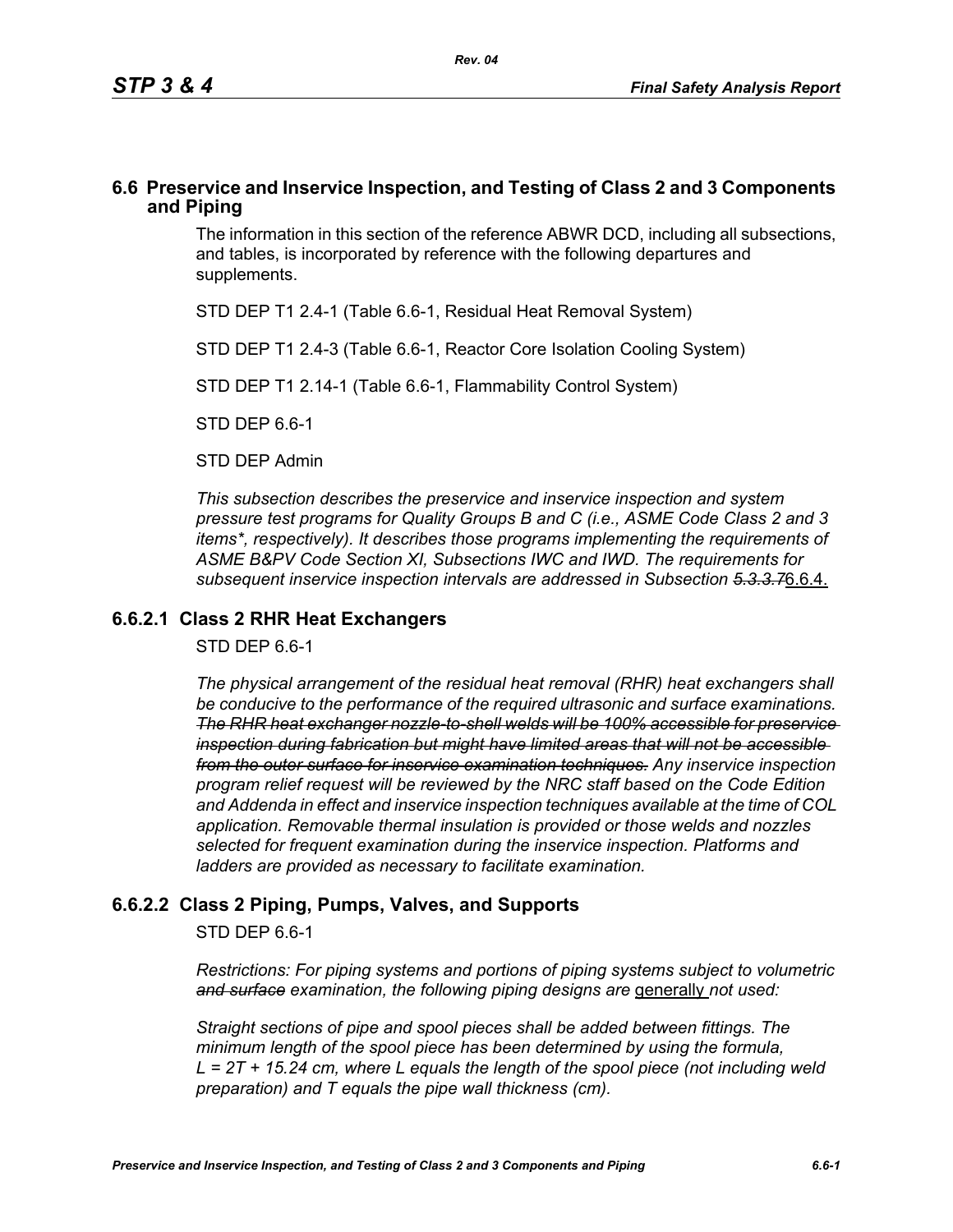Where less than the minimum straight section length is used, an evaluation is performed to demonstrate that sufficient access exists to perform the required examinations.

### **6.6.7.2 Erosion-Corrosion**

*Piping systems determined to be susceptible to single-phase erosion-corrosion shall be subject to a program of nondestructive examinations to verify the system structural integrity. The examination schedule and examination methods shall be determined in accordance with the NUMARC program (or another equally effective program), as discussed in Generic Letter 89-08,* the guidelines of EPRI NSAC-202L*, and applicable rules of Section XI of the ASME Boiler and Pressure Vessel Code.*

# **6.6.9 COL License Information**

# **6.6.9.1 PSI and ISI Program Plan**

The following site-specific supplement addresses COL License Information Item 6.10.

STPNOC will prepare a comprehensive plant-specific PSI and ISI program plan. This plan is outlined in reference ABWR DCD Section 6.6 for Class 2 and 3 components and in reference ABWR DCD Section 5.2 for Class 1 components. This plan will be submitted to the NRC at least 12 months prior to commercial power operation for the respective unit, based on the final as-built plant configuration, addressing specific welds, bolting, pipe supports, etc. There will be a separate plan for Unit 3 and for Unit 4. (COM 6.6-1)

The initial inservice examinations conducted during the first 120 months of operation will comply, to the extent practical, with the requirements of the ASME B&PV Code Section XI Edition and Addenda incorporated by reference in 10 CFR 50.55a(b) on the date 12 months prior to the date of issuance of the operating license, subject to modifications listed by the reference sections.

The inservice examinations conducted throughout the service life of the plant will comply, to the extent practical, with the requirements of the ASME B&PV Code Section XI Edition and Addenda incorporated by reference in 10 CFR 50.55a(b) 12 months prior to the start of the inspection interval, subject to limitations listed by the reference sections.

### **6.6.9.2 Access Requirement**

The following standard supplement addresses COL License Information Item 6.11.

The plans for NDE during design and construction are incorporated in order to meet all access requirements of the regulations, per IWC 2500 and IWD 2500 (Subsection 6.6.2). As an integral part of the design process, the access requirements are incorporated in the applicable specifications.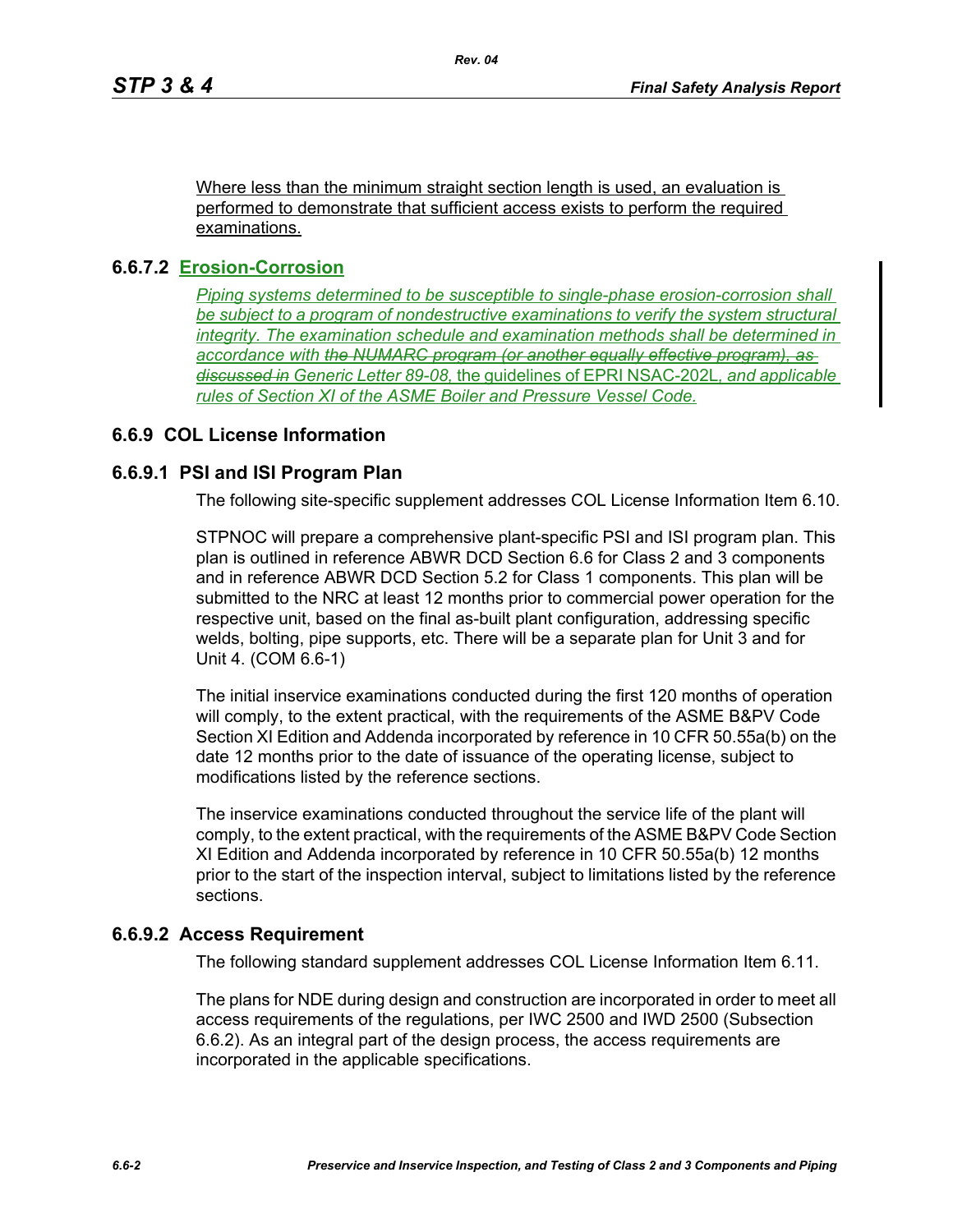#### **6.6.10 References**

6.6-1 "Recommendations for an Effective Flow-Accelerated Corrosion Program", NSAC-202L-R3, 1011838, Electric Power Research Institute, May 2006.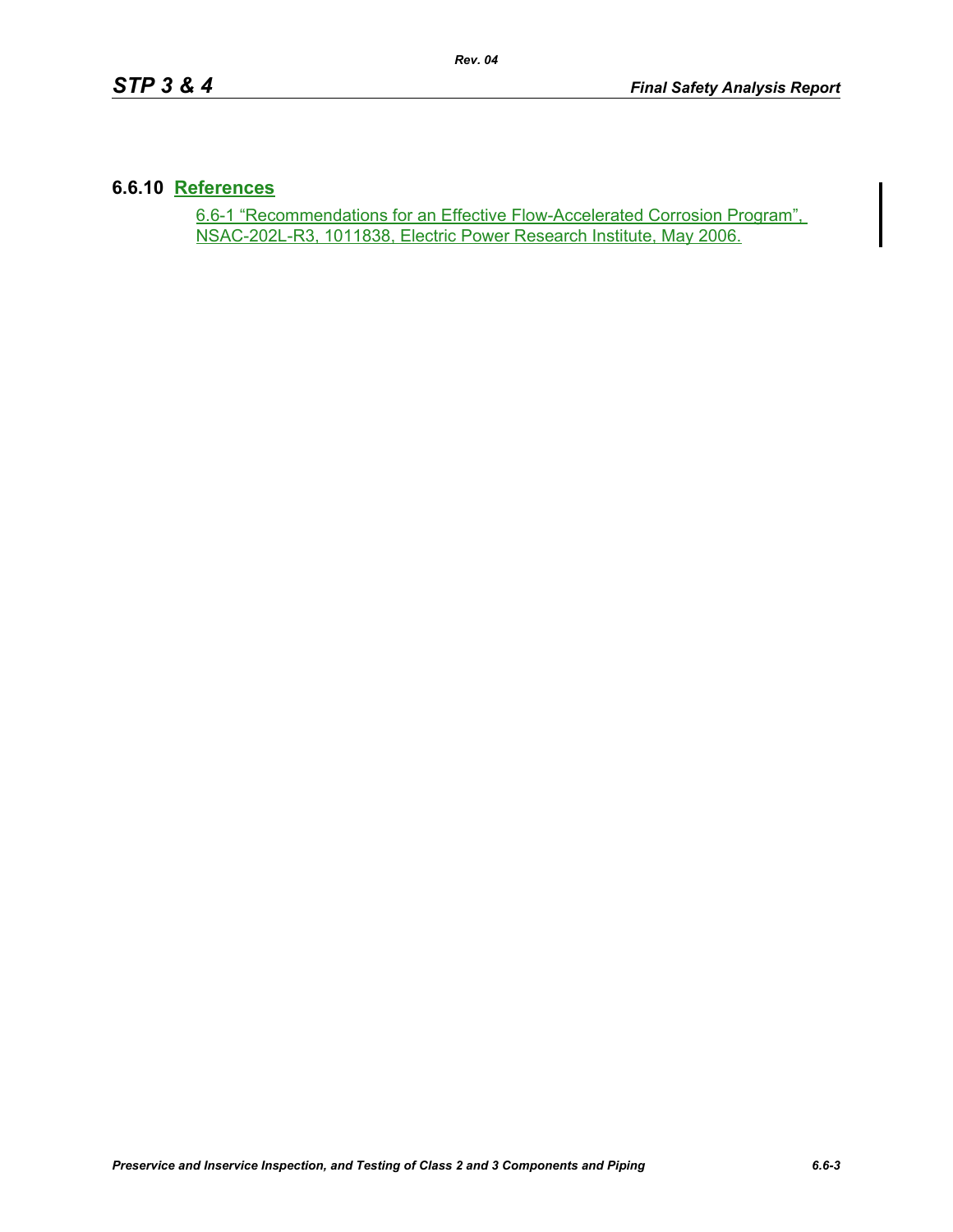| $\overline{G}$<br><b>T49</b><br>Piping from valves F006A & B up to and-<br>Flammability-<br>Figure 6.2<br>including the recombiner skids A & B<br><b>Control</b><br>40<br>All pressure retaining components and piping<br>$\overline{P}$<br>$\overline{B}$<br>Welds (Note 8)<br>Integral attachments<br><b>Piping and Component Supports</b><br>FA<br>Supports (Note 6)<br>All Class C piping 20A, 25A, 50A, 80A and 100A Figure 6.2<br>Exempted per-<br><b>IWD 1220</b><br>40<br>in diameter, i.e.:<br>- <del>drain lines</del><br>- <del>test connections</del><br>- SRV discharge line<br>instrument lines<br>- small process lines<br>- and etc. | External Surfaces (Note 7) VT-2<br>$&+3$<br>$&+3$<br>External Surfaces (Note 7) VT-2<br>$\overline{B}$<br>Welds (Note 8)<br>$&+3$<br>$\overline{P}$<br>$&+3$ |
|------------------------------------------------------------------------------------------------------------------------------------------------------------------------------------------------------------------------------------------------------------------------------------------------------------------------------------------------------------------------------------------------------------------------------------------------------------------------------------------------------------------------------------------------------------------------------------------------------------------------------------------------------|--------------------------------------------------------------------------------------------------------------------------------------------------------------|
|                                                                                                                                                                                                                                                                                                                                                                                                                                                                                                                                                                                                                                                      |                                                                                                                                                              |
|                                                                                                                                                                                                                                                                                                                                                                                                                                                                                                                                                                                                                                                      |                                                                                                                                                              |
|                                                                                                                                                                                                                                                                                                                                                                                                                                                                                                                                                                                                                                                      |                                                                                                                                                              |
|                                                                                                                                                                                                                                                                                                                                                                                                                                                                                                                                                                                                                                                      |                                                                                                                                                              |
|                                                                                                                                                                                                                                                                                                                                                                                                                                                                                                                                                                                                                                                      |                                                                                                                                                              |
| All pressure retaining components and piping                                                                                                                                                                                                                                                                                                                                                                                                                                                                                                                                                                                                         |                                                                                                                                                              |
| Integral attachments                                                                                                                                                                                                                                                                                                                                                                                                                                                                                                                                                                                                                                 |                                                                                                                                                              |
| <b>Piping and Component Supports</b><br>FA<br>Supports (Note 6)                                                                                                                                                                                                                                                                                                                                                                                                                                                                                                                                                                                      |                                                                                                                                                              |

*STP 3 & 4*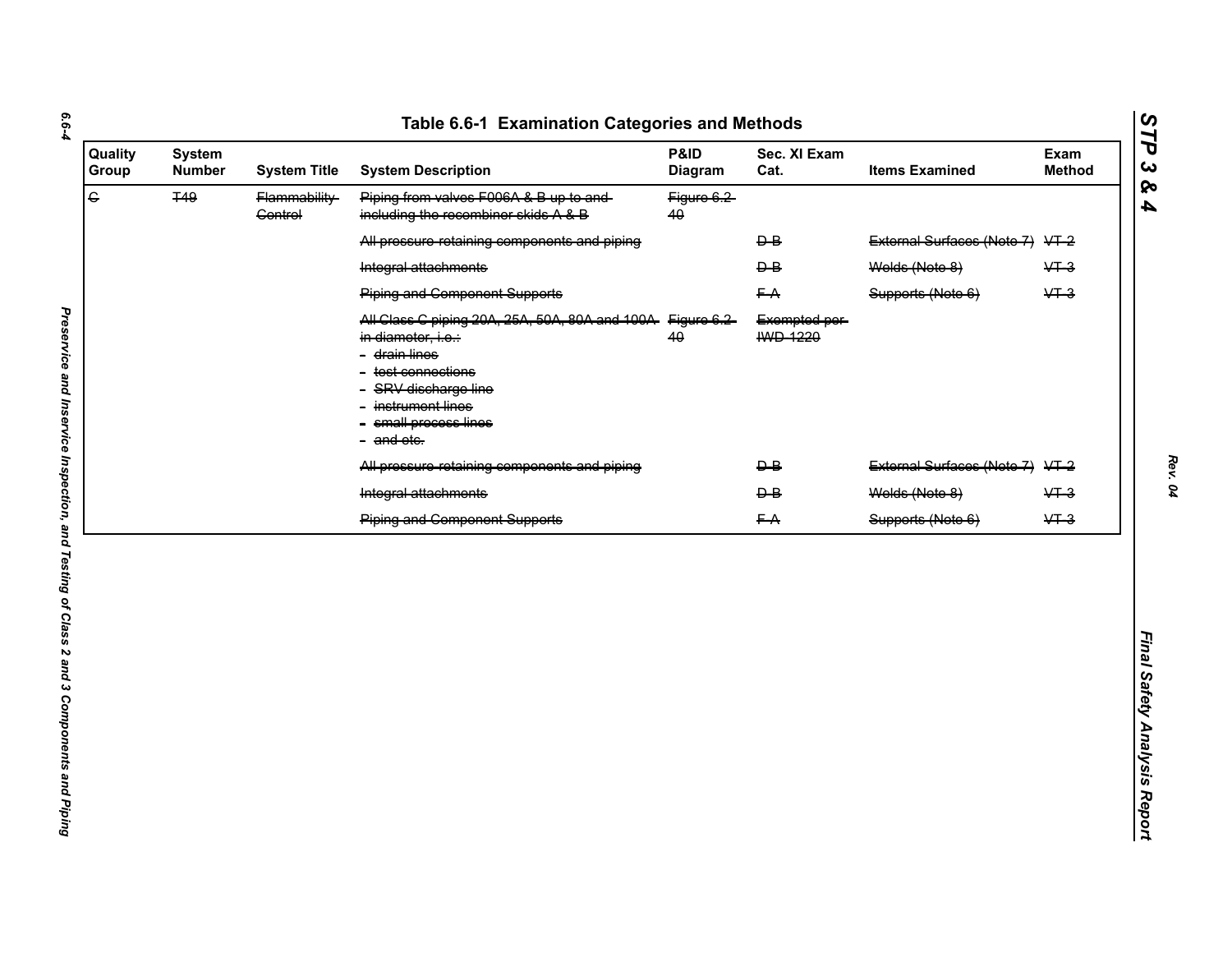| B<br>E11<br><b>RHR</b><br>150A-RHR-022 Piping<br>$C-C$<br>Welds (Note 3)<br>Integral attachments<br>All pressure-retaining components and piping<br>$C-H$<br>External surfaces (Note 5)<br>$F-A$<br>Piping and component supports<br>Supports (Note 6)<br>Figure 5.4-<br>Fuel pool suction lines to RHR from valves<br>$F016B$ & G F016A, B & C up to and including<br>10 sh. 2<br>connection to the shutdown cooling suction lines<br>of RHR $B & G$ A, B &C<br>$C-F-2$<br>Welds (Note 1)<br>300A-RHR-215 Piping<br>300A-RHR-114 Piping<br>300A-RHR-099 Piping<br>$C-C$<br>Integral attachments<br>Welds (Note 3) | MT<br>$VT-2$<br>$VT-3$<br>UT, MT<br><b>MT</b><br>$C-H$<br>External surfaces (Note 5)<br>$VT-2$<br>$F-A$<br>Supports (Note 6)<br>$VT-3$ | Quality<br>Group | <b>System</b><br><b>Number</b> | <b>System Title</b> | <b>System Description</b>                    | P&ID<br>Diagram | Sec. XI Exam<br>Cat. | <b>Items Examined</b> | Exam<br><b>Method</b> |
|--------------------------------------------------------------------------------------------------------------------------------------------------------------------------------------------------------------------------------------------------------------------------------------------------------------------------------------------------------------------------------------------------------------------------------------------------------------------------------------------------------------------------------------------------------------------------------------------------------------------|----------------------------------------------------------------------------------------------------------------------------------------|------------------|--------------------------------|---------------------|----------------------------------------------|-----------------|----------------------|-----------------------|-----------------------|
|                                                                                                                                                                                                                                                                                                                                                                                                                                                                                                                                                                                                                    |                                                                                                                                        |                  |                                |                     |                                              |                 |                      |                       |                       |
|                                                                                                                                                                                                                                                                                                                                                                                                                                                                                                                                                                                                                    |                                                                                                                                        |                  |                                |                     |                                              |                 |                      |                       |                       |
|                                                                                                                                                                                                                                                                                                                                                                                                                                                                                                                                                                                                                    |                                                                                                                                        |                  |                                |                     |                                              |                 |                      |                       |                       |
|                                                                                                                                                                                                                                                                                                                                                                                                                                                                                                                                                                                                                    |                                                                                                                                        |                  |                                |                     |                                              |                 |                      |                       |                       |
|                                                                                                                                                                                                                                                                                                                                                                                                                                                                                                                                                                                                                    |                                                                                                                                        |                  |                                |                     |                                              |                 |                      |                       |                       |
|                                                                                                                                                                                                                                                                                                                                                                                                                                                                                                                                                                                                                    |                                                                                                                                        |                  |                                |                     |                                              |                 |                      |                       |                       |
|                                                                                                                                                                                                                                                                                                                                                                                                                                                                                                                                                                                                                    |                                                                                                                                        |                  |                                |                     |                                              |                 |                      |                       |                       |
|                                                                                                                                                                                                                                                                                                                                                                                                                                                                                                                                                                                                                    |                                                                                                                                        |                  |                                |                     |                                              |                 |                      |                       |                       |
|                                                                                                                                                                                                                                                                                                                                                                                                                                                                                                                                                                                                                    |                                                                                                                                        |                  |                                |                     |                                              |                 |                      |                       |                       |
|                                                                                                                                                                                                                                                                                                                                                                                                                                                                                                                                                                                                                    |                                                                                                                                        |                  |                                |                     | All pressure-retaining components and piping |                 |                      |                       |                       |
| Piping and component supports                                                                                                                                                                                                                                                                                                                                                                                                                                                                                                                                                                                      |                                                                                                                                        |                  |                                |                     |                                              |                 |                      |                       |                       |

L

*STP 3 & 4*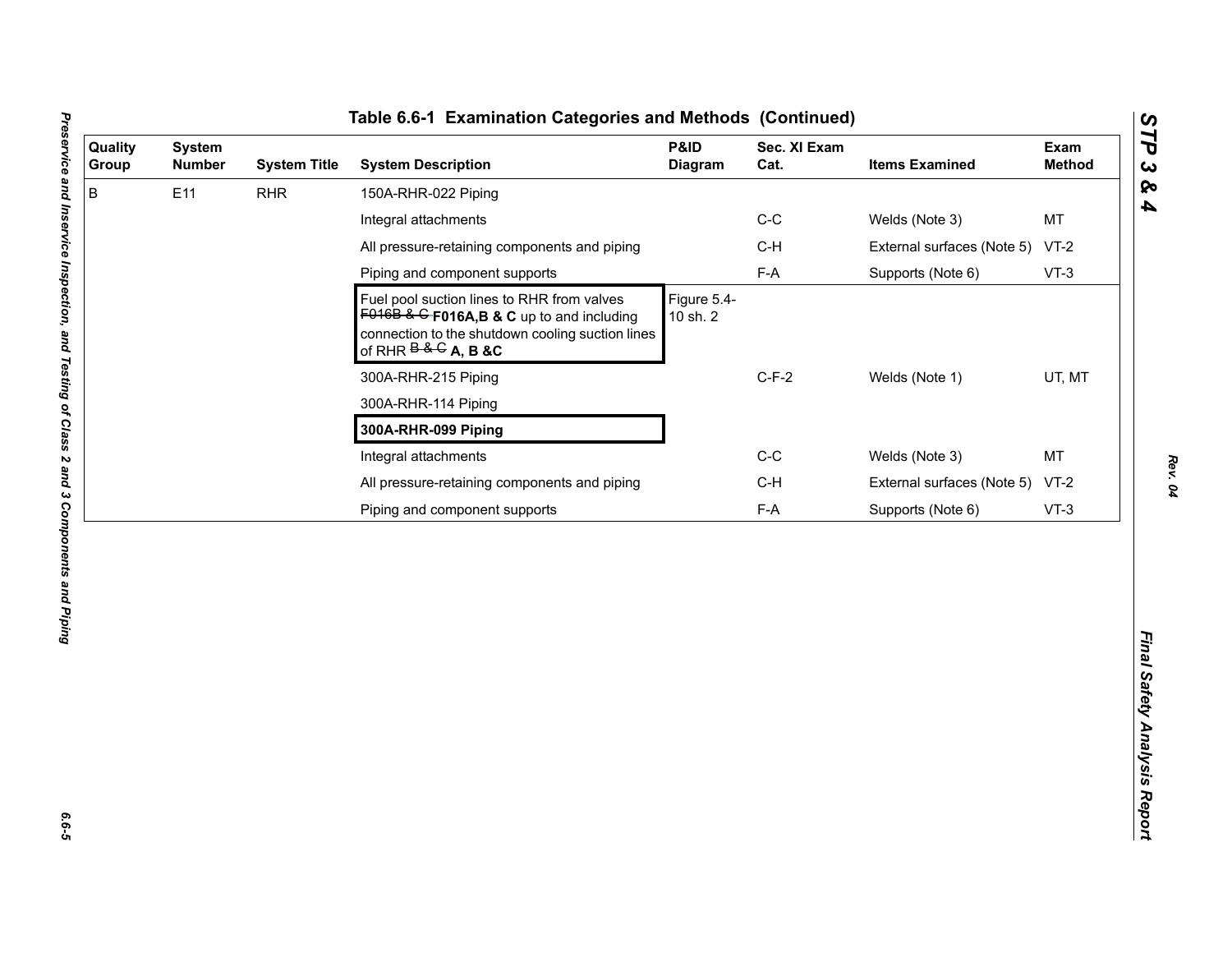| ۰,<br>۰. |
|----------|
|          |
| ۰.       |
|          |

| Quality<br>Group | <b>System</b><br><b>Number</b> | <b>System Title</b>                                                                                             | <b>System Description</b>                                                                                                                                                                                                                                                                                                                    | P&ID<br>Diagram | Sec. XI Exam<br>Cat.              | <b>Items Examined</b>           | Exam<br><b>Method</b> |
|------------------|--------------------------------|-----------------------------------------------------------------------------------------------------------------|----------------------------------------------------------------------------------------------------------------------------------------------------------------------------------------------------------------------------------------------------------------------------------------------------------------------------------------------|-----------------|-----------------------------------|---------------------------------|-----------------------|
| B<br>E11         | <b>RHR</b>                     | Fuel pool return lines from drywell spray line<br>header up to and including valves F015B & C-<br>F015 A, B & C | Figure 5.4-<br>10 sh. 5, 7<br>sh. 3,5 & 7                                                                                                                                                                                                                                                                                                    |                 |                                   |                                 |                       |
|                  |                                |                                                                                                                 | 300A-RHR-214 Piping                                                                                                                                                                                                                                                                                                                          |                 | $C-F-2$                           | Welds (Note 1)                  | UT-MT                 |
|                  |                                |                                                                                                                 | 300A-RHR-113 Piping                                                                                                                                                                                                                                                                                                                          |                 |                                   |                                 |                       |
|                  |                                | 300A-RHR-099 Piping                                                                                             |                                                                                                                                                                                                                                                                                                                                              |                 |                                   |                                 |                       |
|                  |                                |                                                                                                                 | Integral attachments                                                                                                                                                                                                                                                                                                                         |                 | $C-C$                             | Welds (Note 3)                  | MT                    |
|                  |                                |                                                                                                                 | All pressure-retaining components and piping                                                                                                                                                                                                                                                                                                 |                 | $C-H$                             | External surfaces (Note 5) VT-2 |                       |
|                  |                                | Piping and component supports                                                                                   |                                                                                                                                                                                                                                                                                                                                              | F-A             | Supports (Note 6)                 | $VT-3$                          |                       |
|                  |                                |                                                                                                                 | All class B piping 20A, 25A, 40A, 50A and 100A Figure 5.4-<br>in diameter, i.e.:<br>- drain lines<br>- vent lines<br>- makeup lines for water leg seal including<br>fill pump<br>- minimum flow bypass lines<br>- instrument lines<br>- sampling lines<br>- wetwell spray lines<br>- SRV discharge lines<br>- equalizing lines<br>- and etc. | 10 sh. 2-6      | Exempted per<br>IWC 1221 (a), (c) |                                 |                       |
|                  |                                |                                                                                                                 |                                                                                                                                                                                                                                                                                                                                              |                 |                                   |                                 |                       |

*STP 3 & 4*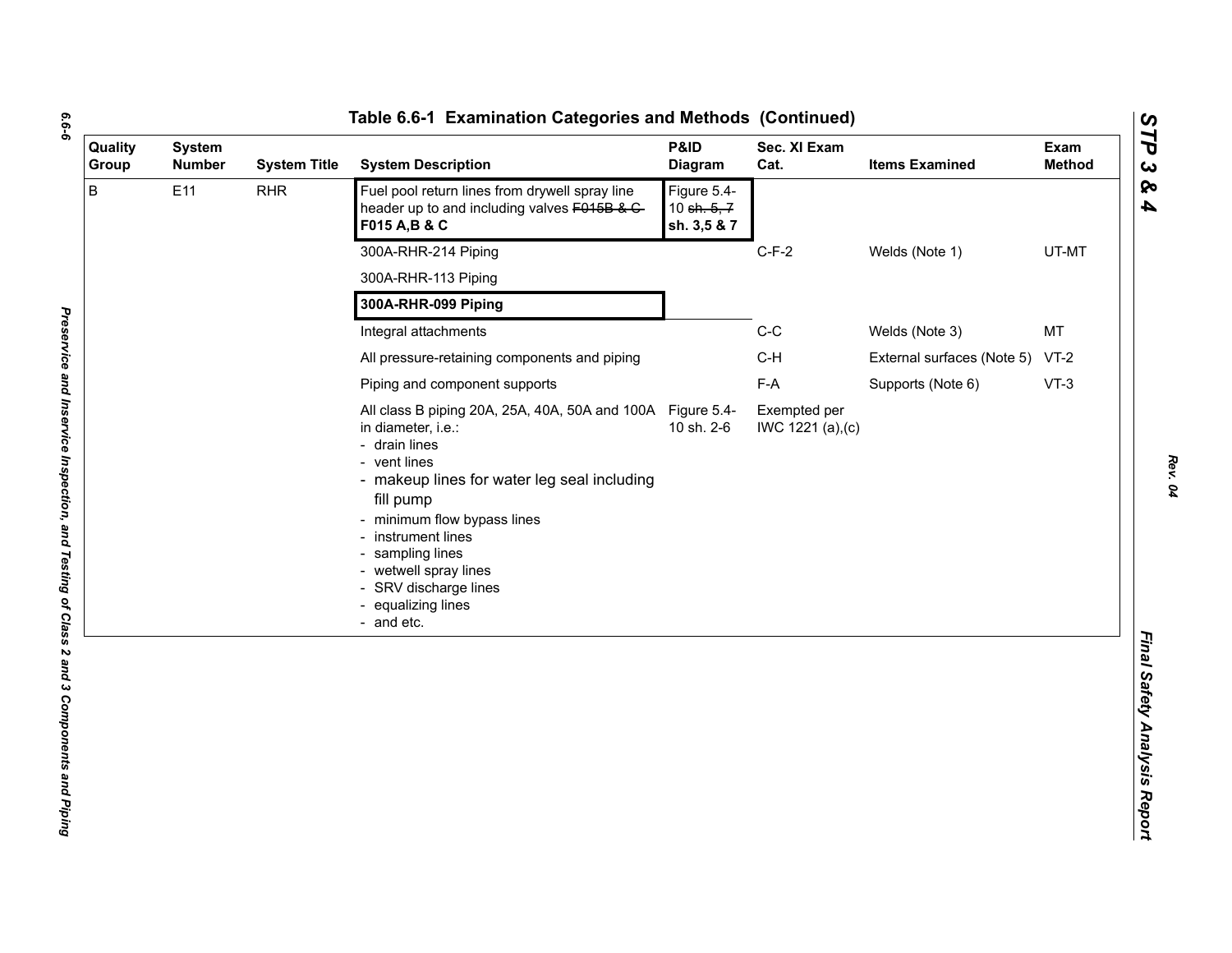| Quality<br>Group | <b>System</b><br><b>Number</b> | <b>System Title</b> | <b>System Description</b>                                                                                                                                                                                                                                                                                                                                                | P&ID<br>Diagram | Sec. XI Exam<br>Cat.                 | <b>Items Examined</b>      | Exam<br><b>Method</b> |
|------------------|--------------------------------|---------------------|--------------------------------------------------------------------------------------------------------------------------------------------------------------------------------------------------------------------------------------------------------------------------------------------------------------------------------------------------------------------------|-----------------|--------------------------------------|----------------------------|-----------------------|
| $\boldsymbol{B}$ | E51                            | RCIC (Cont.)        | All pressure retaining piping and components                                                                                                                                                                                                                                                                                                                             |                 | $C-H$                                | External surfaces (Note 5) | $VT-2$                |
|                  |                                |                     | Piping and component supports                                                                                                                                                                                                                                                                                                                                            |                 | $F-A$                                | Supports (Note 6)          | $VT-3$                |
|                  |                                |                     | All Class B piping 15A, 20A, 25A, 50A and 100A Figure 5.4-8<br>in diameter, i.e.:<br>- cooling water line<br>- minimum flow bypass<br>- test return line<br>- leakoff lines<br>- vacuum pump discharge line<br>- condensate pump discharge line<br>- test connections<br>- makeup line for water leg seal<br>- SRV discharge line<br>- vacuum breaker line<br>- and etc. | $sh. 1 - 3$     | Exempted<br>per IWC-1221<br>(a), (c) |                            |                       |
|                  |                                |                     |                                                                                                                                                                                                                                                                                                                                                                          |                 |                                      |                            |                       |

 $6.6 - 7$ 

*Rev. 04*